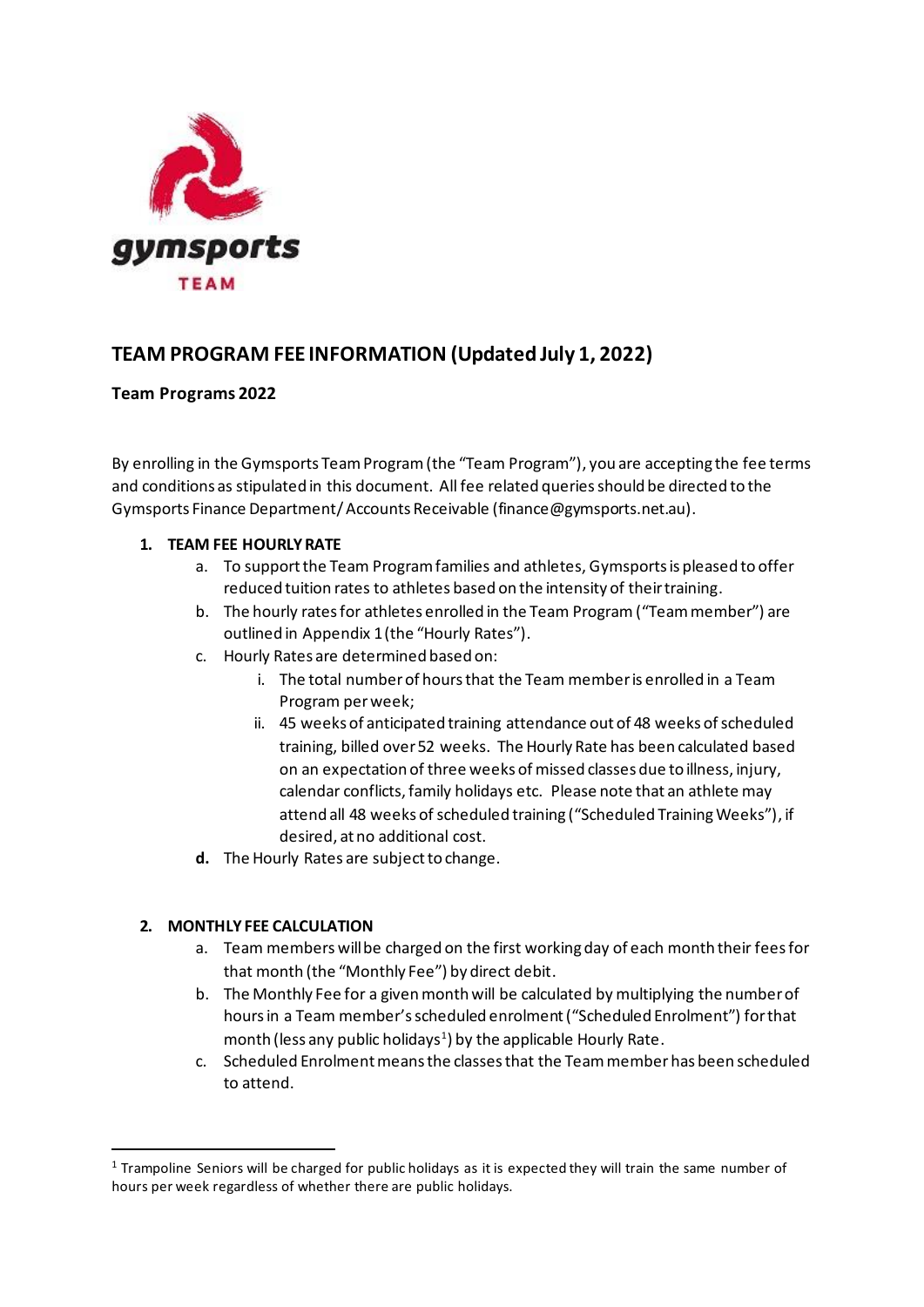d. A Team member's Monthly Fee may vary from month-to-month depending on their Scheduled Enrolment in each month.(For example, the Monthly Fee for a Team memberwho trains every Tuesday will depend on the number of Tuesdays that occur in that month.) For your reference only, an indicative Monthly Fee (based on 4.33 weeks permonth) has been provided in Appendix 1.

#### **3. SCHEDULED ENROLMENT**

#### **a. NON-ATTENDANCE**

i. As mentioned above, the Monthly Fee is determined based on a Team member's Scheduled Enrolment. Whether a Team member actually attends a class in their Scheduled Enrolment will not be considered for the purposes of determining the Monthly Fee. Specifically, there will not be any fee reductions where Team memberdoes not attend a class (or portion thereof) in their Scheduled Enrolment. This includes a Team memberwishing to coach or attend other ongoing commitments. (Scheduled training times are designed by the program leader to incorporate and meet the needs of the respective disciplines).

## **b. EXTENDED HOLIDAY LEAVE**

- i. Please note that an allowance for missed sessions due to personal holidays has already been included in the Monthly Fee.
- ii. "Extended leave"- planned leave of over 2 weeks during Scheduled Training Weeks may be considered as a special circumstance. You may apply for a fee reduction ("Membership on Hold") for the extended leave period by submitting a Gymsports Team Membership on Hold Application<sup>2</sup>. The Membership on Hold period will commence after 2 weeks of extended leave. To ensure the viability of our Team Program, a maximum of 2 hold periods will be granted per calendar year. Extended absences should also be communicated directly to your Team Leader.
- iii. Where Membership on Hold applications are made after the Monthly Fee has been charged, approved fee reductions will be authorized in the form of family credit only. Per the Gymsports refund policy, Gymsports does not refund after the direct debit is processed.

## **c. SICKNESS OR INJURY**

- i. Please note that an allowance for missed sessions due to injury or illness has already been included in the Monthly Fee.
- ii. A fee reduction will only be granted if the Team member has been advised to miss 2 or more weeks of classes consecutively upon medical advice (e.g. from physio or GP). We are not obligated by law to give a credit in this situation.
- iii. We design programs to assist injured athletes recover and Team members are expected to participate in training and related activities to the extent possible. There is no reduction in tuition unless the injury takes the Team member completely out of the gym for 2 weeks and then only if the Team

<sup>2</sup> https://form.jotform.co/91712303086855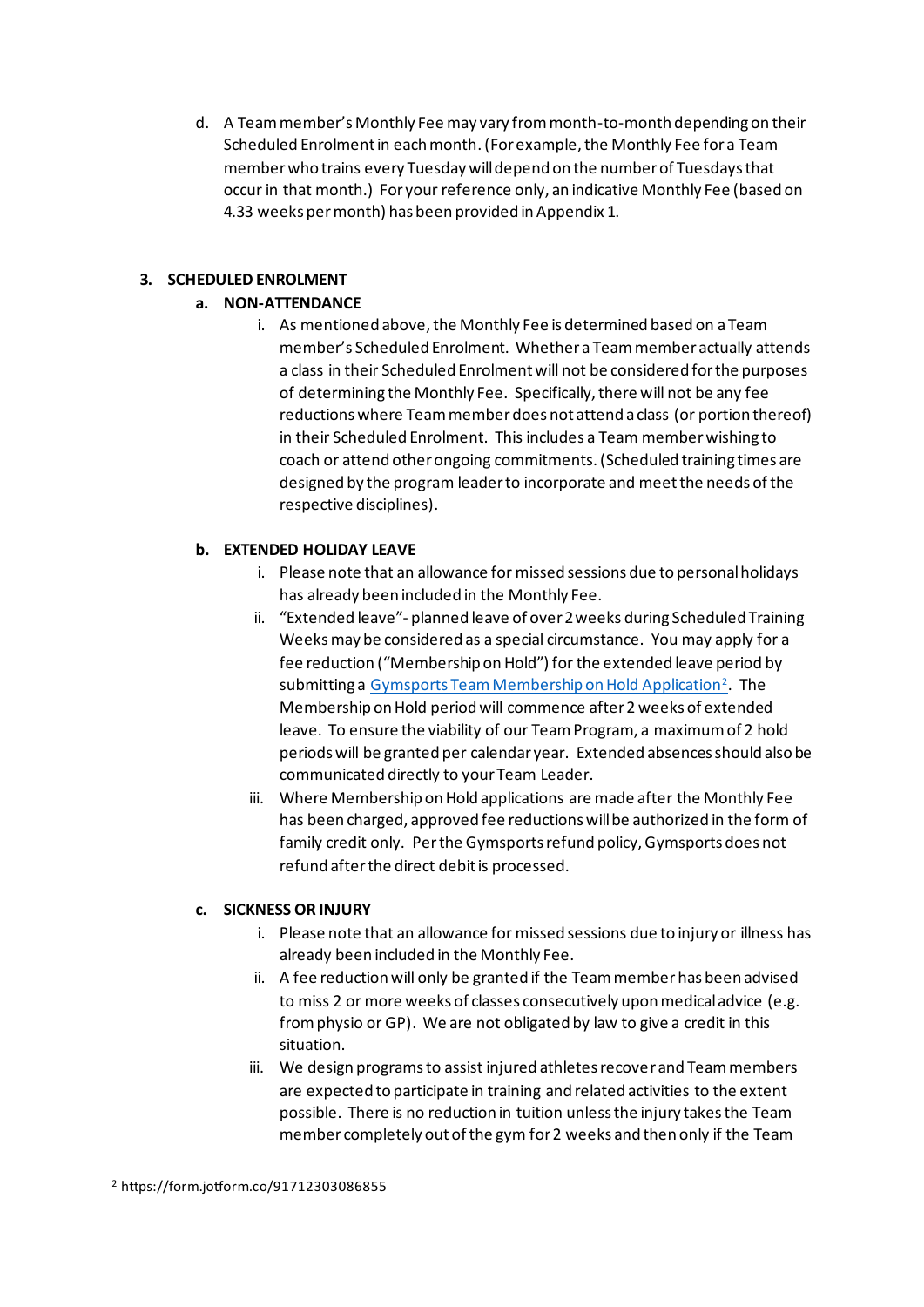member cannot participate in training. For longer term injury, more than 2 weeks and requiring a graduated or altered hours, Team Leaders will liaise with the relevant people and implement a plan. Team Leaders will arrange for bookings to be changed with Accounts Receivable to reflect the interim training arrangement.

- iv. You may apply for a fee reduction for the extended leave period by submitting a <u>Gymsports Team Membership on Hold Application<sup>3</sup>,</u> and attaching a medical certificate.
- v. Membership on Hold applications supported by a medical certificate and related to an incident at Gymsports(i.e., is linked to a Gymsports Incident Report) will commence from the start of the extended leave.

#### **4. OTHER COSTS**

#### **a. GYMSPORTS MEMBERSHIP**

- i. A Gymsports Registration Fee of \$50 is payable annually. This is for personal accident insurance and registration with Gymnastics Tasmania and Gymnastics Australia.
- ii. This will be charged to you with the January direct debit each year.

#### **b. COMPETITIONS**

- i. Competition fees are additional to the Monthly Fee.
- ii. Competition fees will not be included in the direct debit and must be paid via our Member Portal / Customer Service by the Registration closing date or the Team memberwill not be entered into the competition. Please refer to Appendix 2 for the Competition Fee Schedule.
- iii. Competition sessions are attended in lieu of a normal training session. Team Leaders will advise which session will be cancelled for each competition. This is to ensure that Team members have recovery time and to minimize additional costs.
- iv. Competition fees cover the event (entry fees), expenses (coaches and judges pay, travel etc.), and have had the missed training session cost deducted.
- v. Competition registrations received after the Registration closing date will be subject to a late fee of \$30.
- vi. There will be no refunds for withdrawals from competitions after the Registration closing date, except with a medical certificate and completion of the Gymsports Competition Refund Form<sup>4</sup>. All refund applications must be received within 1 week of the day of competition. All refunds will be subject to a 20% administration fee.
- vii. All refunds will be in the form of family credit.

#### **c. GYMSHOP PURCHASES**

- i. Gymshop items, including but not limited to uniforms, grips, chalk, tape, not paid at the point of purchase, will be charged to your family account.
- ii. The monthly direct debit will include payment for these items.

<sup>3</sup> https://form.jotform.co/91712303086855

<sup>4</sup> https://form.jotform.co/91960979460875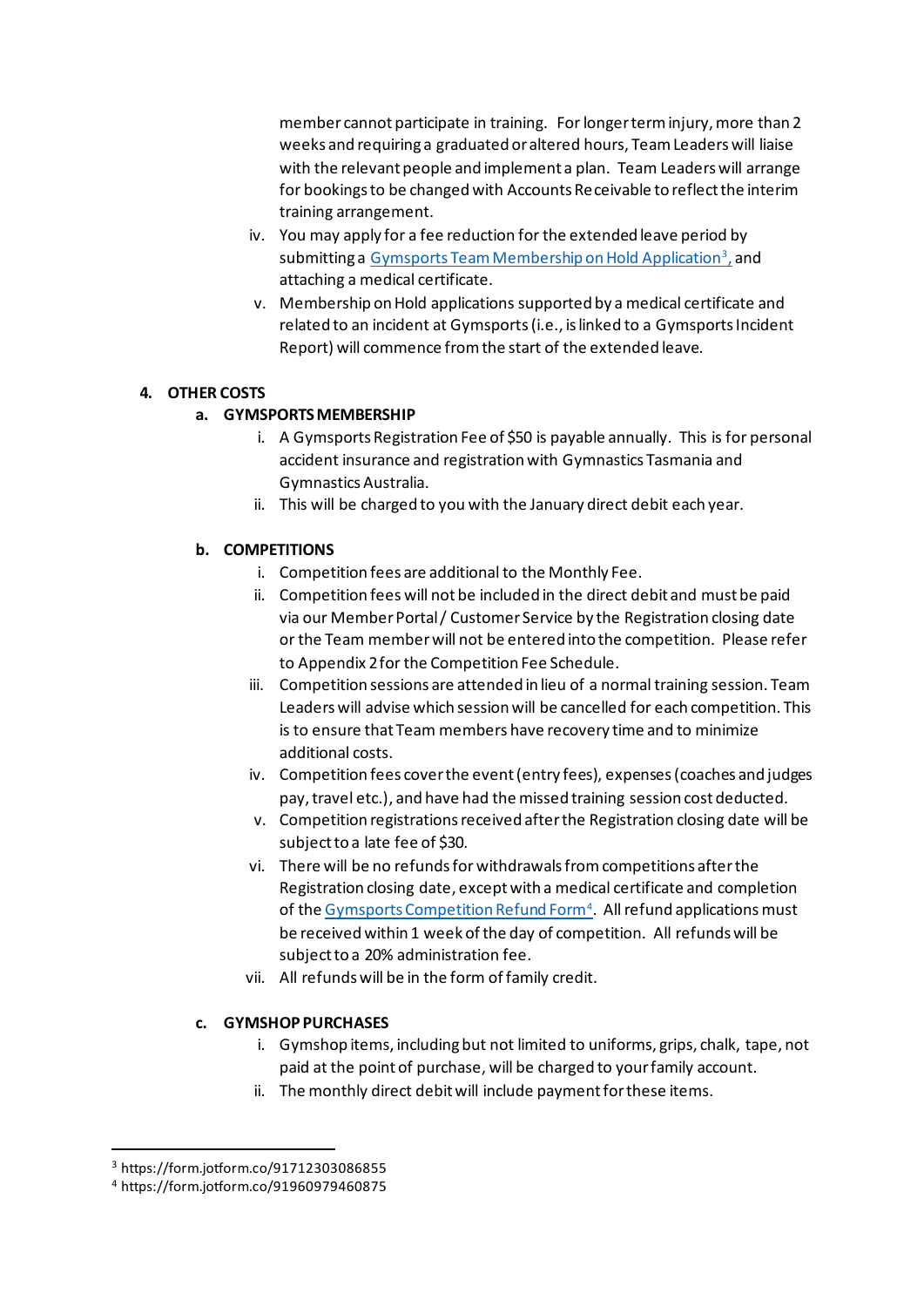#### **5. PAYMENT METHODS**

- a. All Gymsports enrolments require an authorization for direct debit.
- b. We will process a direct debit on the  $1<sup>st</sup>$  working day of each month for your Monthly Fee and any outstanding charges.
- c. To update your direct debit credit card / bank account details, please log on to the Member Portal via our website or app, or contact our Customer Service.
- d. The Member Portal can be accessed via our website: **www.gymsports.net.au/members** or via our 'The iclasspro app' available on Apple store or Google Play store.When prompted to select an organization, enter 'Gymsports'.
- e. Customer Service Opening Hours
	- i. Monday to Thursday 9:00am to 5:30pm
	- ii. Friday 9:00am to 4:30pm
	- iii. Saturday 8:45am to 12:00pm
	- iv. Phone: 6229 0900
- f. In the event that the direct debit fails, you will be informed via email and you will be responsible for completing payment via the Member Portal or via our Customer Service. Please note that any accounts with overdue balances over 2 weeks will be subject to a late payment fee of \$10.
- g. Team enrolments will be cancelled if outstanding fees are overdue by 6 weeks or more. Accounts that remain unsettled thereafter will be passed on to a debt collection agency.

#### **6. FEES DISCOUNTS AND CONCESSIONS**

- a. Gymsports offers three categories of discounts and concessions to Team members. These discounts need to be applied for in advance and will not be applied retrospectively. The three categories are as follows:
	- i. **FAMILY DISCOUNT-** The Family Discount process provides a family with three or more students enrolled at Gymsports with an opportunity to apply for a family discount of 10% on the Monthly Fee which will be granted without the need for further inquiry. Eligibility for the family discount will be reviewed on a regular basis (and no less than once a year) as circumstances may have changed. This discount is available to all Gymsports members.
	- ii. **CONCESSION DISCOUNT -** All Gymsports members with a valid healthcare or pension card ("concession card") are entitled to a 30% concession discount on the Monthly Fee without the need for further inquiry. The concession card must be in the name of either the Responsible Person or the enrolled student. Members can either apply for a concession discount or apply for Financial Hardship Fee Assistance (see below). These cannot be used together.
	- iii. **FINANCIAL HARDSHIP FEE ASSISTANCE ("FFA")** Gymsports offers the FFA Program to Team members. The objective of this program is to provide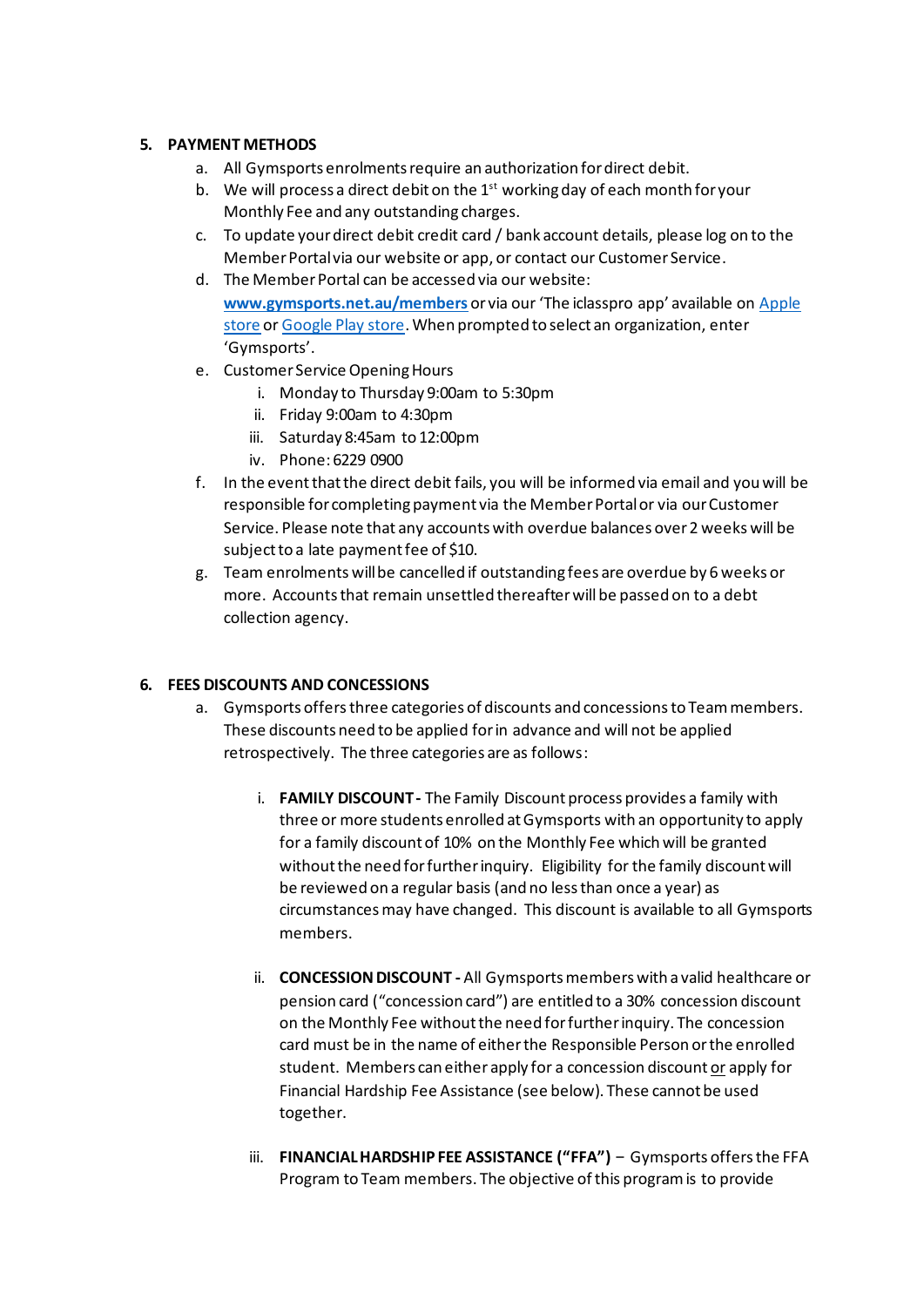assistance, where possible and feasible, to Team members who are unable to cover the cost of standard fees due to financial hardship. In all cases, members will be treated with respect throughout the FFA application process and any information provided will be handled with the utmost confidentiality. Gymsports aims to provide an FFA application process that assesses all applications with consistency and fairness. Approval of FFA is at the discretion of Gymsports.

- b. Fee discount and concession applications can be submitted via the Team Program Financial Fee Assistance Application form<sup>5</sup>.
- **c.** Registration fees, competition fees and gymshop purchases are not eligible for discounts or concessions.

#### **7. CANCELLATION OF ENROLMENT**

- a. Your Scheduled Enrolment and Monthly Fee will continue automatically each month until we receive a *Cancellation of Team Membership Form*<sup>6</sup>. This form should be submitted no later than 3 days prior to the direct debit. Per the Gymsports refund policy, Gymsports does not refund for cancellations made after the direct debit is processed. No refund is given for classes missed prior to the date the cancellation is made, and we encourage athletes to attend the classes they have paid for as we do not refund for these sessions.
- b. Team enrolments should not be cancelled via the Member Portal, or prior to consultation with your Team Liaison.

#### **8. THE DISTINCTION BETWEEN GYMSPORTS MANAGEMENT AND KINGBOROUGH GYMNASTICS ASSOCIATION/CLARENCE GYMNASTICS ASSOCIATION**

a. An important distinction is to be made between Gymsports Management and Kingborough Gymnastics Association/ Clarence Gymnastics Association (the "Associations"). Monthly Fees are paid to Gymsports and are used to pay the expenses associated with the everyday training of athletes. The Associations are a separate non-profit entity. Revenue generated by, or for the Committee, is used to pay for other expenses (eg. Equipment).

<sup>5</sup> https://www.jotform.com/build/200149241888054

<sup>6</sup> https://form.jotform.co/90829188263871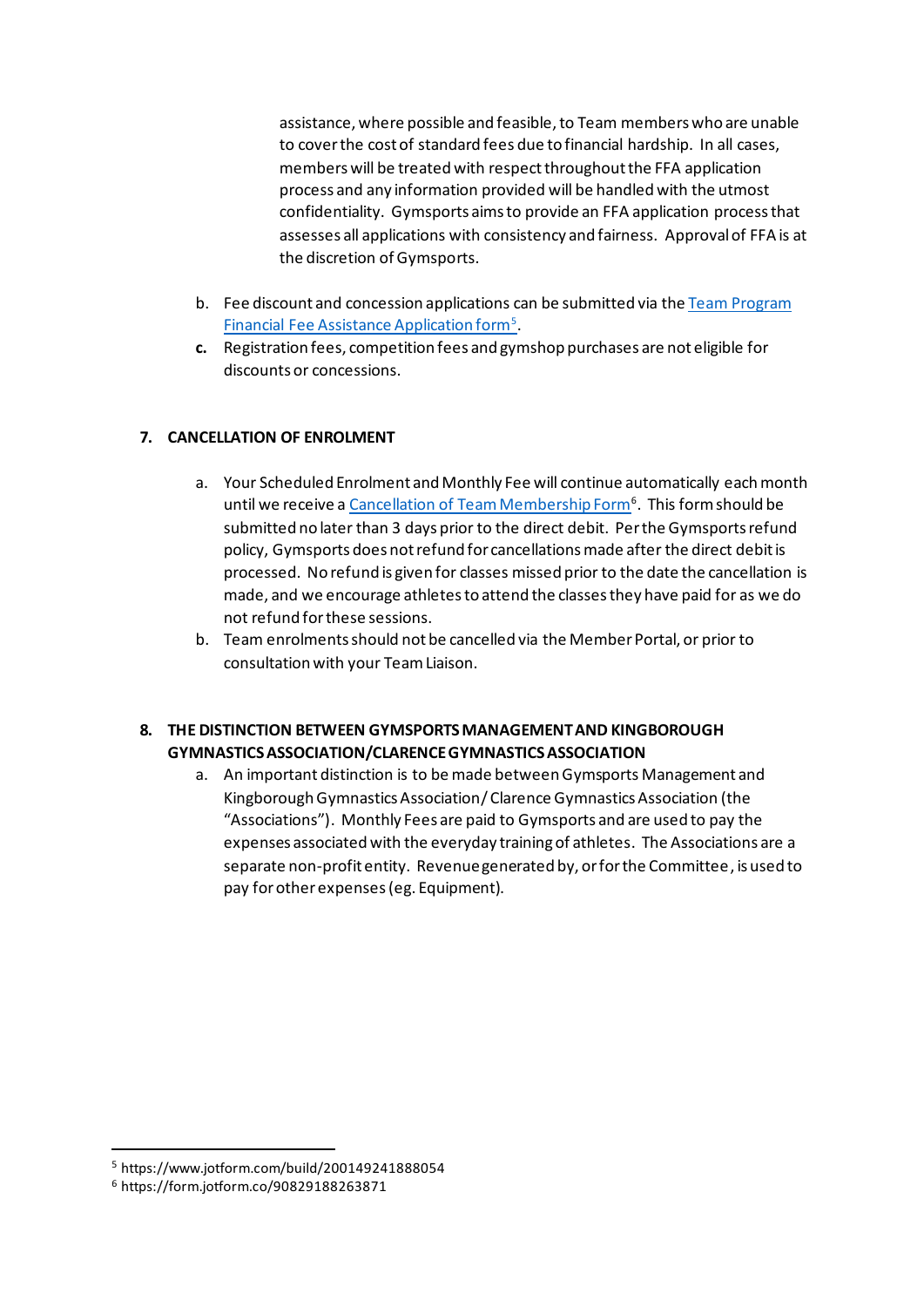#### **Appendix 1 – Team Hourly Rate Schedule (Effective July 1, 2022)**

- **KINGBOROUGH GIRLS TEAM**
- **KINGBOROUGH BOYS TEAM**
- **KINGBOROUGH TRAMPOLINE& TUMBLING TEAM**
- **CLARENCE GIRLS TEAM**

| <b>Scheduled</b><br><b>Hours per</b><br>week | Team<br>Program<br><b>Hourly Rate</b> | <b>Team</b><br>Program<br>Weekly<br>rate | <b>Team</b><br>Program<br>Average<br><b>Monthly</b><br>Charge* |
|----------------------------------------------|---------------------------------------|------------------------------------------|----------------------------------------------------------------|
| 1                                            | \$<br>20.60                           | \$<br>20.60                              | \$<br>89.20                                                    |
| 1.5                                          | \$<br>19.20                           | \$<br>28.80                              | \$124.70                                                       |
| $\overline{2}$                               | \$<br>17.10                           | \$<br>34.20                              | \$148.09                                                       |
| 2.5                                          | \$<br>15.80                           | \$<br>39.50                              | \$171.04                                                       |
| 3                                            | \$<br>13.80                           | \$<br>41.40                              | \$179.26                                                       |
| 3.5                                          | \$<br>12.80                           | \$<br>44.80                              | \$193.98                                                       |
| 4                                            | \$<br>11.90                           | \$<br>47.60                              | \$206.11                                                       |
| 4.5                                          | \$<br>10.90                           | \$<br>49.05                              | \$212.39                                                       |
| 5                                            | \$<br>10.20                           | \$<br>51.00                              | \$220.83                                                       |
| 5.5                                          | \$<br>9.80                            | \$<br>53.90                              | \$233.39                                                       |
| 6                                            | \$<br>9.30                            | \$<br>55.80                              | \$241.61                                                       |
| 6.5                                          | \$<br>8.90                            | \$<br>57.85                              | \$250.49                                                       |
| 7                                            | \$<br>8.50                            | \$<br>59.50                              | \$257.64                                                       |
| 7.5                                          | \$<br>8.50                            | \$<br>63.75                              | \$276.04                                                       |
| 8                                            | \$<br>8.50                            | \$<br>68.00                              | \$294.44                                                       |
| 8.5                                          | \$<br>8.50                            | \$<br>72.25                              | \$312.84                                                       |
| 9                                            | \$<br>8.50                            | \$<br>76.50                              | \$331.25                                                       |
| 9.5                                          | \$<br>8.50                            | \$<br>80.75                              | \$349.65                                                       |
| $10+$                                        | \$<br>8.50                            |                                          |                                                                |

\*Provided as a rough guide only using 4.33 weeks per month. The Monthly Fee for a given month will be calculated by multiplying the number of hours in the Scheduled Enrolment for that month (less any public holidays<sup>7</sup> ) by the applicable Hourly Rate.

<sup>7</sup> Trampoline Seniors will be charged for public holidays as it is expected they will train the same number of hours per week regardless of whether there are public holidays.